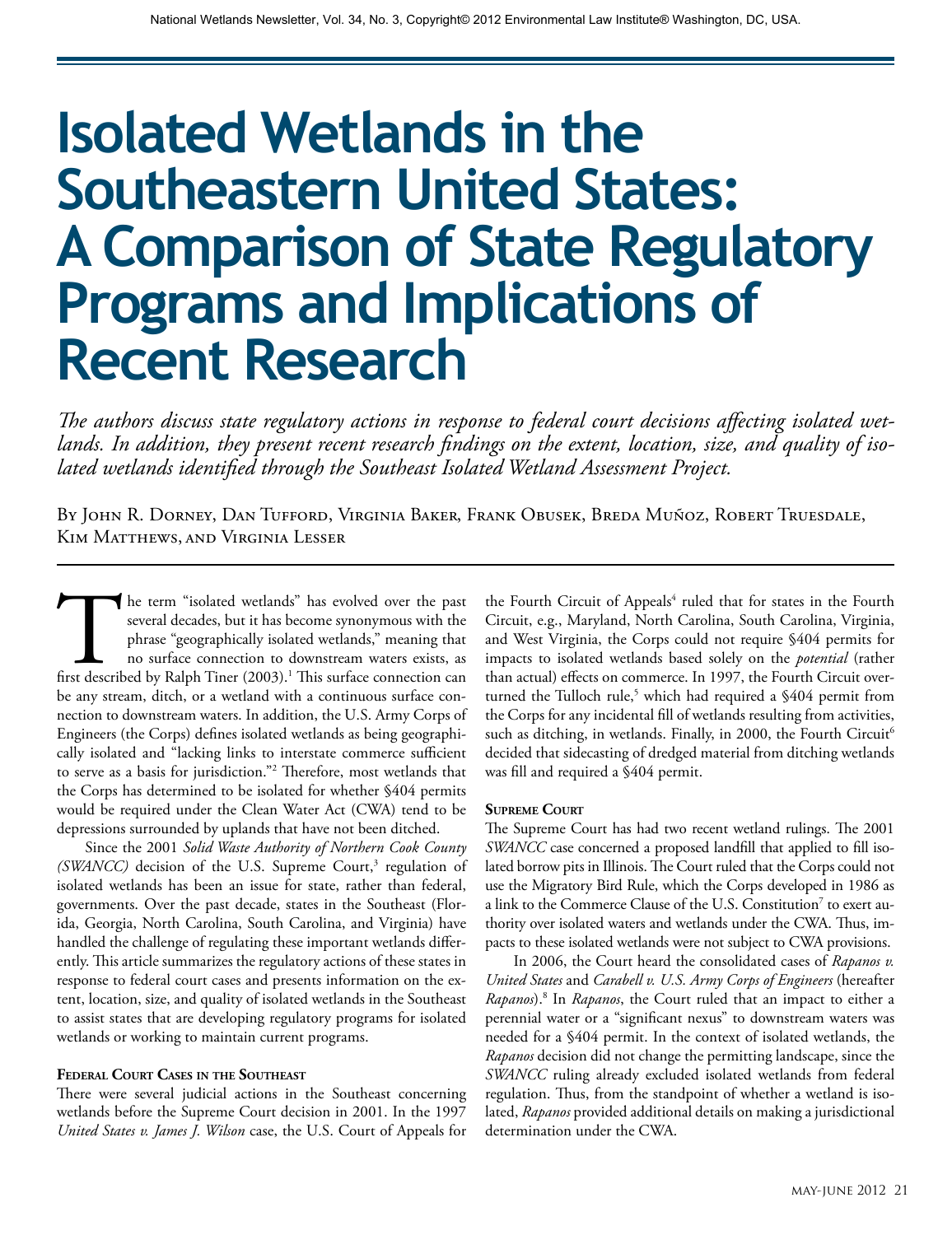## **Southeastern States' Actions Concerning Isolated Wetlands** *Virginia*

The Virginia Department of Environmental Quality program predates the *SWANCC* decision and its rules were written in response to *Wilson*.<sup>9</sup> Virginia's law is broader than the CWA, since it regulates landclearing, dredging, filling, excavation, draining, ditching, and water withdrawal in wetlands, while the federal §404 permit program only regulates the disposal of dredge and fill material. In general, Virginia regulates isolated wetlands much like non-isolated wetlands. However, "isolated wetlands of minimal ecological value" are defined<sup>10</sup> as being isolated wetlands less than one-tenth of an acre in size, not in a Federal Emergency Management Act floodplain, not identified by the Virginia Natural Heritage Program as a rare community, and not having state or federal threatened or endangered species. These wetlands may be filled (up to one-tenth of an acre) without permit application or regulatory review.

## *North Carolina*

The North Carolina Environmental Management Commission (NC EMC) adopted wetland water quality standards and §401 Water Quality Certification rules in 1996.11 Following *SWANCC*, the NC EMC adopted rules for a permitting program for isolated wetlands<sup>12</sup> to ensure consistency with the standards applied to all wetlands regulated in 1996. Additionally, since fill is a regulated activity under the North Carolina water pollution control laws, the state had the authority to adopt a regulatory program to cover isolated wetlands under the 1996 rules.<sup>13</sup> The net result was the adoption of a set of wetland rules that govern impacts to all wetlands in North Carolina from both filling and draining using existing statutory authority. Similar to Virginia's rule, the North Carolina isolated wetland rules allow impacts without review to one-tenth of an acre of isolated wetlands west of Interstate-95 (a rough approximation of the boundary between the Coastal Plain and Piedmont) and one-third of an acre east of Interstate-95.

During the same time period, the NC EMC's authority to adopt any wetland rules was challenged in state court on the grounds that the word "wetlands" does not appear in the state statute. On October 22, 2001, the Wake County Superior Court ruled that the state did have authority to adopt these rules.<sup>14</sup> On December 31, 2002, the State Court of Appeals agreed unanimously, ruling in part that "the definition of water provided in N.C.G.S. §143-212(6), is sufficiently broad to include the classification of wetlands. The absence of the term wetlands in the definition does not deprive the EMC of statutory authority to classify waters and to adopt standards for wetlands."15 The state Supreme Court declined to hear the case, which confirmed that the NC EMC has the authority to regulate wetland impacts, including those to isolated wetlands.

#### *South Carolina*

In response to *SWANCC*, the South Carolina Department of Health and Environmental Control (SC DHEC) developed rules for a permitting program for isolated wetlands. After several years of stakeholder involvement, the SC DHEC board approved rules in January

2004. In South Carolina, the General Assembly must approve all rules, which it did not do, meaning the rules were never implemented.16 Therefore, South Carolina does not have a statewide regulatory program that covers isolated wetlands.

However, two recent state Supreme Court cases have concluded that the state has the legal authority and responsibility to regulate isolated wetlands. In *Spectre, LLC v. South Carolina Department of Health and Environmental Control,*<sup>17</sup> the S.C. Supreme Court ruled that a development company was appropriately denied a permit to fill isolated wetlands under the Coastal Zone Management Act (CZMA). This decision confirmed that isolated wetlands must be included in the review process for CZMA permit actions in South Carolina counties covered by that federal law. In *Georgetown County*  League of Women Voters v. Smith Land Company, Inc.,<sup>18</sup> the developer wished to fill isolated wetlands in order to develop the property. The S.C. Supreme Court concluded that a permit would be required from the SC DHEC for discharges to waters of the state, including isolated wetlands. However, the SC DHEC does not currently have regulations for fill of isolated wetlands and is trying to decide how to proceed in the face of reduced state budgets.<sup>19</sup>

## *Georgia*

In Georgia, there has been no legislative or regulatory effort to address the *SWANCC* or *Rapanos* decisions. Isolated wetlands are generally not considered jurisdictional at the state level if wholly contained upon the property of a single individual, partnership, or corporation. Several environmental groups have expressed concern with the situation, but to date, no action (legislative or judicial) is underway.<sup>20</sup>

#### *Florida*

Florida's comprehensive Environmental Resource Permit (ERP) program began in 1995 and requires permits for most impacts to isolated and non-isolated wetlands under state law. This program is independent of the permitting requirements and jurisdictional limitations under §404 of the CWA.<sup>21</sup> The Florida Department of Environmental Protection and five water management districts jointly administer the ERP program. However, when the state implemented this program, it excluded Florida's Panhandle<sup>22</sup> from regulating dredging and filling in isolated wetlands until November 1, 2010. While *SWANCC* had little to no effect on the state's wetland permitting program throughout most of the state, it did reduce protections afforded to isolated wetlands in the Panhandle from 2001 to 2010.<sup>23</sup>

## **Distribution and Extent of Isolated Wetlands in the SOUTHEAST**

In their comprehensive summary in *Wetlands* in 2003*,* Scott Leibowitz and Tracie-Lynn Nadeau<sup>24</sup> stated that determining the effect of *SWANCC* on the nation's wetlands required knowing the extent of isolated wetlands. Table 1 summarizes scientifically based estimates of the extent of isolated wetlands in the Southeast. In general, estimates made immediately after *SWANCC* are higher than current estimates. This outcome reflects the facts that: (1) the federal regulatory agencies have only recently de-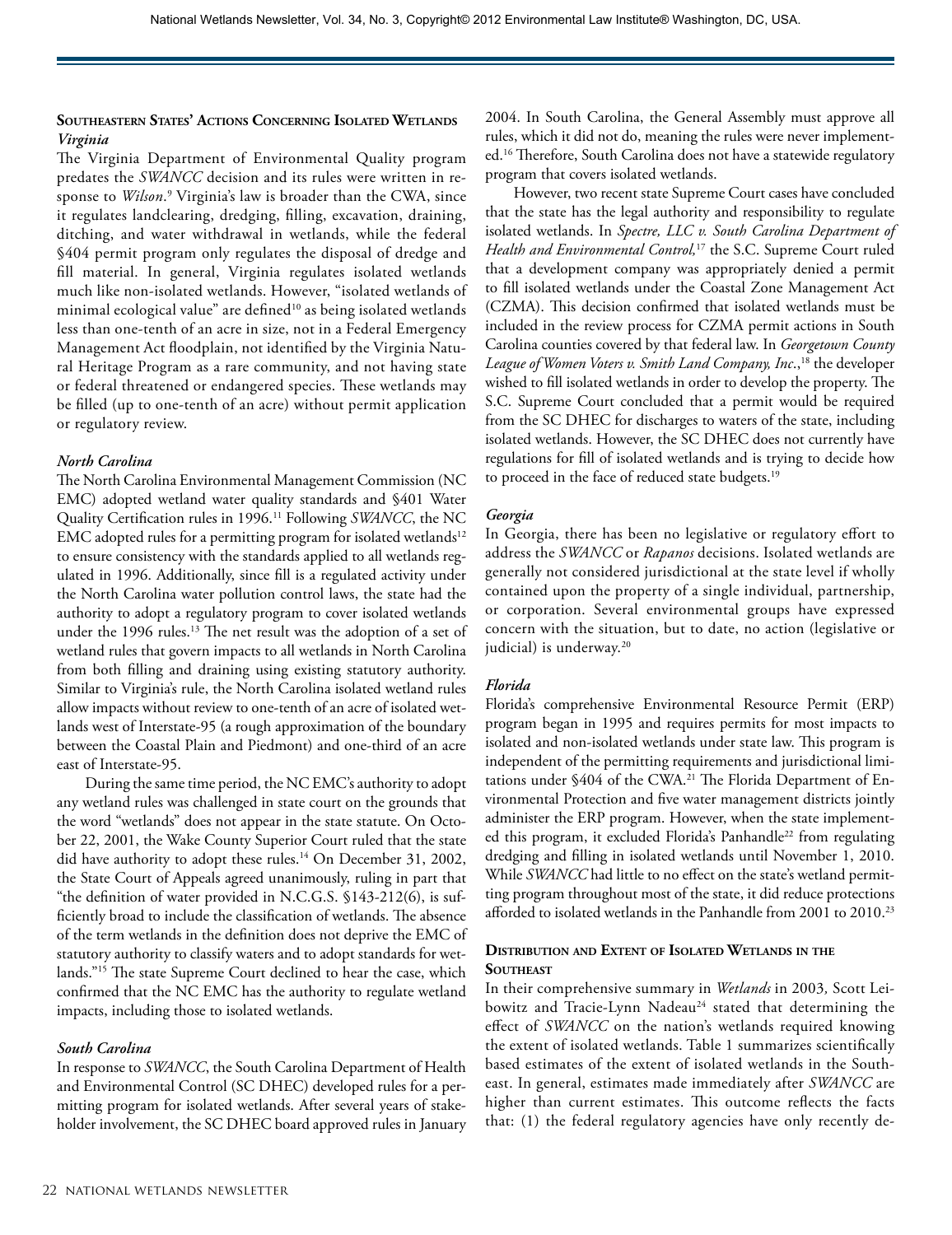| Table 1: Summary of the approximate extent of isolated wetlands in the southeastern United States. |                                                                 |                  |                                          |
|----------------------------------------------------------------------------------------------------|-----------------------------------------------------------------|------------------|------------------------------------------|
| State-locale                                                                                       | Type of data                                                    | Date of analysis | Percent of wetlands that<br>are isolated |
| Virginia-Earlysville <sup>34</sup>                                                                 | GIS with NHD <sup>A</sup> maps                                  | 2003             | $14.4 - 16.5$                            |
| North Carolina-Dublin <sup>35</sup>                                                                | GIS with NHD maps                                               | 2003             | 20.7-24.2                                |
| North Carolina/South Carolina-Charlotte <sup>36</sup>                                              | GIS with NHD maps                                               | 2003             | $17.1 - 21.2$                            |
| South Carolina-Horry County <sup>37</sup>                                                          | GIS with NHD maps                                               | 2003             | $5.1 - 9.1$                              |
| Georgia-Acworth <sup>38</sup>                                                                      | GIS with NHD maps                                               | 2003             | 25.6-29.2                                |
| Florida-Dade City <sup>39</sup>                                                                    | GIS with NHD maps                                               | 2003             | 41.0-42.1                                |
| Florida-Crystal City <sup>40</sup>                                                                 | GIS with NHD maps                                               | 2003             | 44.6-44.9                                |
| Virginia-statewide <sup>41</sup>                                                                   | GIS with NHD maps                                               | 2003             | 8.0                                      |
| Florida-Panhandle42                                                                                | GIS with NHD maps                                               | 2003             | 34.3                                     |
| Georgia-Dougherty Plain <sup>43</sup>                                                              | GIS with NHD, SSURGO, <sup>B</sup><br>and DRG <sup>C</sup> maps | 2010             | 3.6                                      |
| Virginia <sup>44</sup> -statewide                                                                  | GIS with NHD maps                                               | 2010             | 1.3                                      |
| North Carolina <sup>45</sup> -statewide                                                            | GIS with NHD maps                                               | 2010             | 3.2                                      |
| South Carolina <sup>46</sup> -statewide                                                            | GIS with NHD maps                                               | 2010             | 6.2                                      |
| Georgia <sup>47</sup> -statewide                                                                   | GIS with NHD maps                                               | 2010             | 7.1                                      |
| Florida <sup>48</sup> -statewide                                                                   | GIS with NHD maps                                               | 2010             | 6.6                                      |
| North Carolina/South Carolina-eight-county<br>study area <sup>49</sup>                             | GIS with NHD maps and field<br>checking                         | 2011             | 2.0                                      |
| A. National Hydrography Database.<br>B. Soil Survey Geographic Database.                           |                                                                 |                  |                                          |

C. Digital Raster Graphic model.

fined the term "isolated wetlands"; and (2) the level of incompleteness for stream layers depicted on available geographical information systems (GIS) has only recently been documented.<sup>25</sup> The best estimates appear to be those that use a GIS component, followed by field investigations based on data collected from the North Carolina/South Carolina study discussed below, and as concluded by David McCauley & Lisa Jenkins in Illinois.<sup>26</sup> Therefore, in general, we believe that the most accurate estimates are that isolated wetlands in the Southeast generally make up less than or equal to 5% of the total wetland acreage, but there are some locations (such as karst topography in Georgia and Florida) where percentages are higher. However, the exact extent of isolated wetlands is difficult to determine, since most of these wetlands are small and widely scattered across the Southeast.

In North Carolina and Virginia, which regulate impacts to isolated wetlands, we queried their respective permitting databases to determine the distribution of isolated wetlands by major physiographic region, i.e., Mountains, Piedmont, and Coastal Plain.<sup>27</sup> In these states, most of the isolated wetland permits (78.1% in Virginia and 47.9 % in North Carolina) were issued in the Coastal Plain, with a significant number in the Piedmont (17.4% in Virginia and 50.9% in North Carolina), and much fewer (4.5% in Virginia and 1.2% in North Carolina) in the Mountains. Overall in Virginia, between October 1, 2001, and December 31, 2011, 8.6% of the permitting actions were for isolated wetlands, while in North Carolina between October 22, 2001, and December 31, 2011, 4.4% of the permitting actions were for impacts to isolated wetlands. In Virginia, only data from general permits were analyzed, whereas in North Carolina, both general and individual permits were counted. These results support the lower estimates in Table 1.

## **The Southeast Isolated Wetland Assessment Project**

The Southeast Isolated Wetland Assessment (SEIWA) project explored the extent and condition of isolated wetlands in an eightcounty portion of the Coastal Plain of North and South Carolina under a U.S. Environmental Protection Agency (EPA) grant.<sup>28</sup> The SEIWA project employed an approach based on three levels of wetland assessment described by EPA.29 The SEIWA Level 1 GIS approach produced polygons based on GIS analysis that represent possible locations of isolated wetlands. Level 2 field assessments were then conducted on 170 randomly selected sites identified in the Level 1 analysis to determine the accuracy of the predictions, as well as to develop a statistically valid estimate of the characteristics of these wetlands. In terms of accuracy, 69% of the polygons visited were wetlands and 31% were non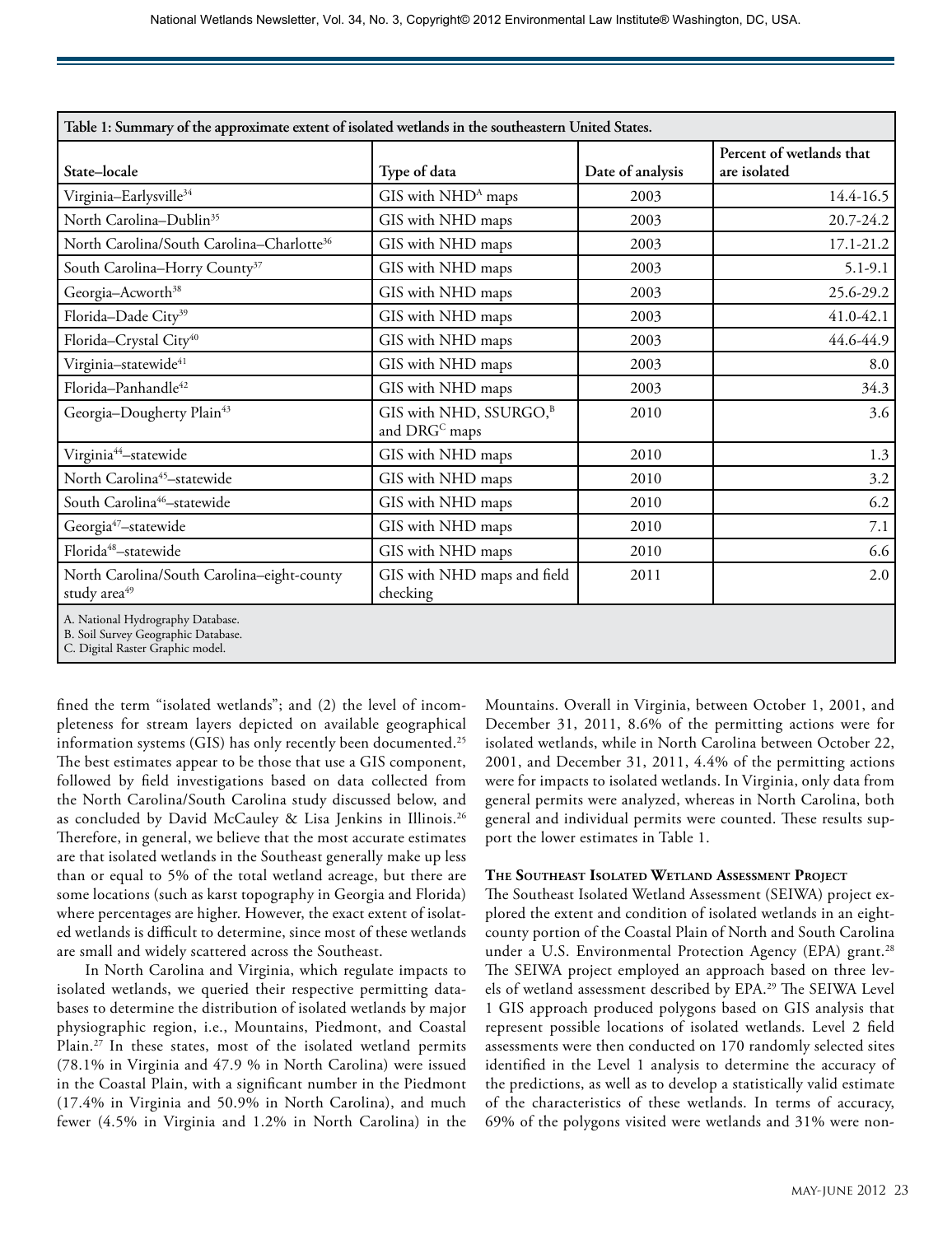wetlands (uplands or ponds). Of the total polygons predicted to be isolated, 22% were actually isolated wetlands. These results confirm the necessity for field evaluations to determine whether GIS-identified, potentially isolated wetlands are indeed isolated, mainly because small ditches that connect these wetlands to downstream waters are not depicted on any current GIS layer. The GIS data, as corrected by the results from the Level 2 rapid assessments, were used to estimate the number, size, and condition of isolated wetlands in the entire study area.

"[P]reliminary monitoring results suggest the connected nature of these isolated wetlands through shallow groundwater aquifers. Additional monitoring and simulation modeling are being pursued through a follow-up EPA grant."

In general, isolated wetlands in the SEIWA project study area were relatively small, with a mean size of 0.68 acres (median of 0.41 acres). Although isolated wetlands are generally small, the SEIWA project estimated that there are more than 50,000 isolated wetlands occupying approximately 30,000 acres, or about 2% of the total wetland area in the study area. Based on these data, impacts to about 46% of the isolated wetlands in our study area in North Carolina would not require permits, since they are less than one-third of an acre in size. These mostly forested depressions are estimated to hold over 4,000 acre-feet of water in North Carolina, and sequester around five million metric tons of carbon in the soil. Based on the NC Wetland Assessment Method,<sup>30</sup> 3.6% of the wetlands were rated low-quality, 30% were rated medium-quality, and 67% were rated high-quality. For the Ohio Rapid Assessment Method,<sup>31</sup> these same wetlands were scored with 14% in the lowest third of the ratings, 81% in the middle tier, and 4.4% were in the highest tier. Therefore, it appears that at least 90% of the isolated wetlands in the study area are in good to excellent condition.

Finally, detailed Level 3 assessments were conducted on two clusters of isolated, reference-quality wetlands in Brunswick (North Carolina) and Marion (South Carolina) Counties to evaluate their hydrology, water quality, and habitat functions. Transects of groundwater monitoring wells were installed within and between wetlands and the nearest non-isolated water body to quantify their interconnectivity. In summary, these wetlands appear to have perched water tables on top of clay or sandy clay lenses that respond quickly to significant local precipitation events. At the North Carolina site, there appears to be the potential for connectivity and groundwater movement between the isolated wetlands and the adjacent connected wetland. In contrast, at the South Carolina site, any groundwater movement

from the isolated wetlands to downstream waters appears to occur only during infrequent hydrologic conditions. Therefore, preliminary monitoring results suggest the connected nature of these isolated wetlands through shallow groundwater aquifers. Additional monitoring and simulation modeling are being pursued through a follow-up EPA grant.

## **Conclusions**

The future of isolated wetlands in the southeastern United States will vary from state to state depending on the level of regulatory protection, as well as the relative strength of each state program. In states such as Florida, North Carolina, and Virginia, where rules and statutes exist along with robust permitting, compliance, and enforcement programs, it is likely that isolated wetlands will receive a considerable level of protection as long as state funding is provided for effective administration of these programs. In South Carolina, the SC DHEC will have to respond to two recent state Supreme Court cases. The availability of scarce staff resources to develop and administer such a program is an issue for SC DHEC administration.<sup>31</sup> In Georgia, where no state protections exist, it is likely that isolated wetlands will receive no state regulatory protection unless the judiciary intervenes. In South Carolina and Georgia, it is hopeful that these states can use the results of the SEIWA project<sup>32</sup> and other research done throughout the Southeast to provide scientific support for additional regulatory protection for these valuable wetlands.

On the federal level, legislative action in the near term to strengthen the CWA to address the impacts of the *SWANCC* and *Rapanos* decisions is very unlikely, although EPA and the Corps have proposed guidance to clarify the extent of jurisdiction under the *SWANCC* and *Rapanos* decisions.33 Finally, there are a number of other wetland-related cases that are moving through the federal court system. One of these cases will eventually be heard by the Supreme Court, which could well affect CWA protections for wetlands. Hopefully, the scientific data that have been collected in the intervening years will provide useful information for the courts to use when making decisions, and which reflect the growing scientific data concerning the important level of ecosystem services provided by isolated wetlands.

#### *Acknowledgements*

The authors gratefully acknowledge individuals who supplied valuable information and permitting data presented herein: Dave Davis, Virginia Department of Environmental Quality; Doug Fry, Florida Department of Environmental Protection; Kirk Havens, Virginia Institute of Marine Science; Charles Lane, EPA Office of Research and Development, Cincinnati Ohio; David Lekson, Corps, Washington, North Carolina Field Office; Glenn Martin, URS Corporation; Amanda Mueller, North Carolina Department of Environment and Natural Resources; Keith Parsons, Georgia Environmental Protection Division; and Heather Preston, SC DHEC. The results of this work do not necessarily represent the opinions of the agencies and organizations to which the authors belong. The work of the